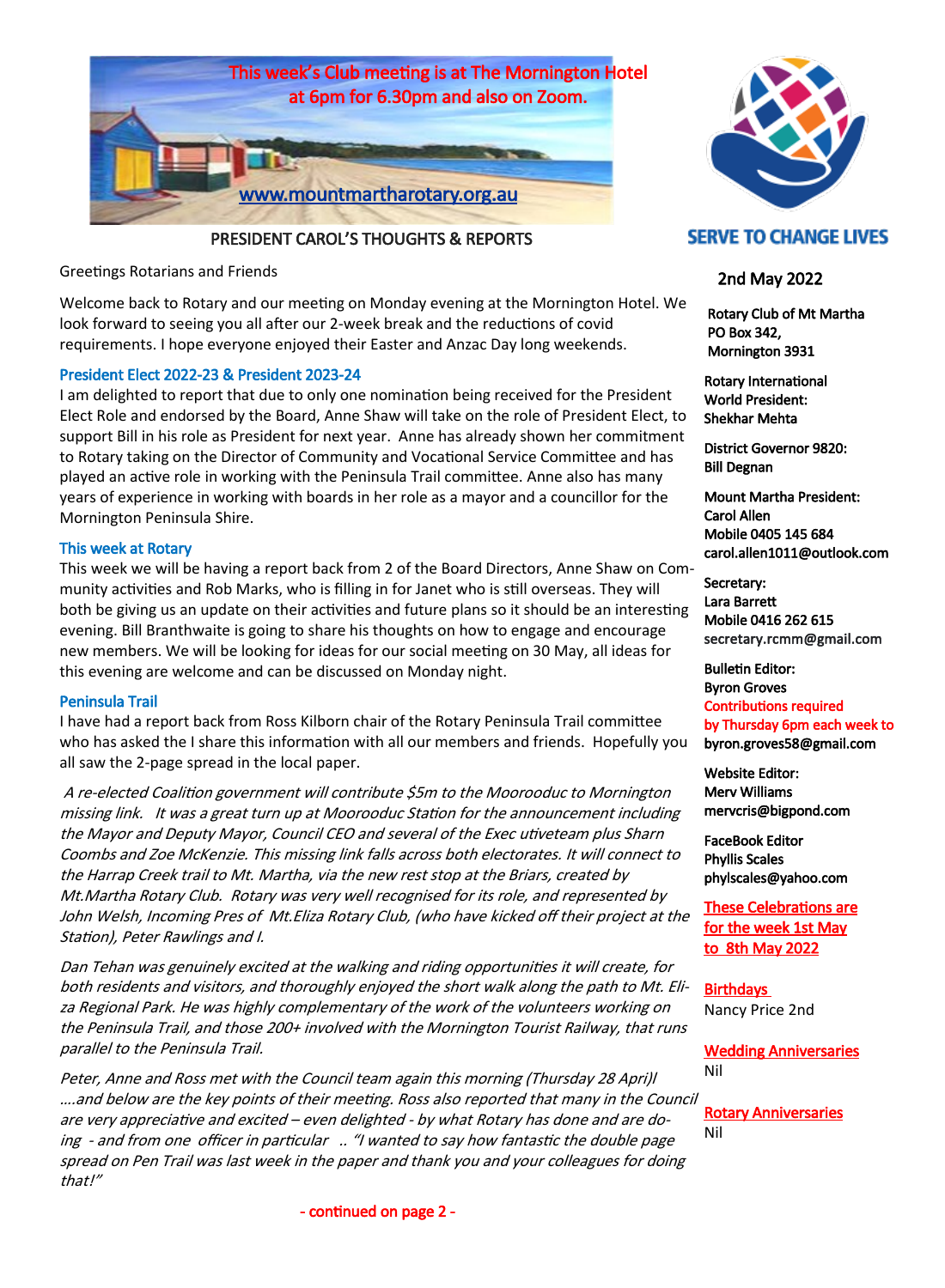

#### - continued from page 1 -

## Peninsula Trail continued

Key points of their meeting on the 28th April are:

- Funding to date is \$10m from Council over 5 years and for the priority missing links, \$3m from State Government from the Growing Suburbs Fund for Baxter to Somerville, and \$4m from Federal Government for Baxter to Somerville, plus \$5m from the Federal Government if a coalition government is re-elected for Moorooduc to Mornington. Total \$15m/ \$22m
- A devoted additional Project Delivery Manager has been appointed to deliver the fully funded Baxter to Somerville missing link.
- Tomorrow morning there is a half day workshop with relevant stakeholders to develop the PeninsulaTrail Strategy – Ross is representing Rotary.
- Somerville Tyabb Rotary Club reminder that the community consultation re the proposed route of the now funded Somerville to Baxter session is at 5.30m tonight.
- Mornington Rotary Club have been successful with both a Council Placemaking Grant (\$10K for furniture) and a SE Water Community Grant (\$3k for vegetation) along the Peninsula Trail intended route.
- All clubs have now submitted an Infrastructure Application for their Centenary Projects except Sorrento, Somerville Tyabb, and Rosebud Rye (and Mt. Eliza don't need to as working on Victrack land )
- The pilot signage project from Dunns to Craigie Rd is progressing and awaiting input from the Bunurong Land Council.

### Board Update

Vice President - Initially the Board did not wish to increase its number to 11 when the Environment Director was appointed. This was discussed and agreed to at a Board meeting but on seeking clarification of the requirement in our Rules and Constitution and getting advice from both Byron Groves and Merv Williams we have identified that it is not possible to remove the VP role from the Board The Club Constitution/Rules state that we may have 1 or more Vice Presidents, but the suggested RI Constitution/Rules for Clubs states must have a Vice President and may have more than 1 Vice President. It was agreed that the Club would rescind its previous motion and continue with Merv Williams appointment as Vice President in the 2022/23 year, thus meaning the Board in 2022/23 may consist of 11 members, however, due to Anne Shaw being nominated at President Elect and retaining her role of Director of Community and Vocational service it will remain at 10 members.

New Environment Director - The new Director for this position can be approved by the Board Elect (the incoming Board) as that Board is able to appoint other Directors as they see fit. This is covered in the Constitution/Rules under Article 24 Section 1.

Membership Director replacement following Peter Rawlings resignation - the new Director can be approved by the Board Elect (the incoming Board). This is covered in the Constitution/Rules under Article 25 (b).

President Elect Nominee (President Elect 2022/23 and President 2023/24) - Valerie Lyons has advised the Board that she in unable to fulfill the role due to personal reasons. This process was undertaken by the Club Members and is now finalised with Anne Shaw being elected unopposed as President Elect, as advised earlier in this Bulletin.

Enjoy the last few weeks of this lovely autumnal weather and take care

Yours in Rotary

President Carol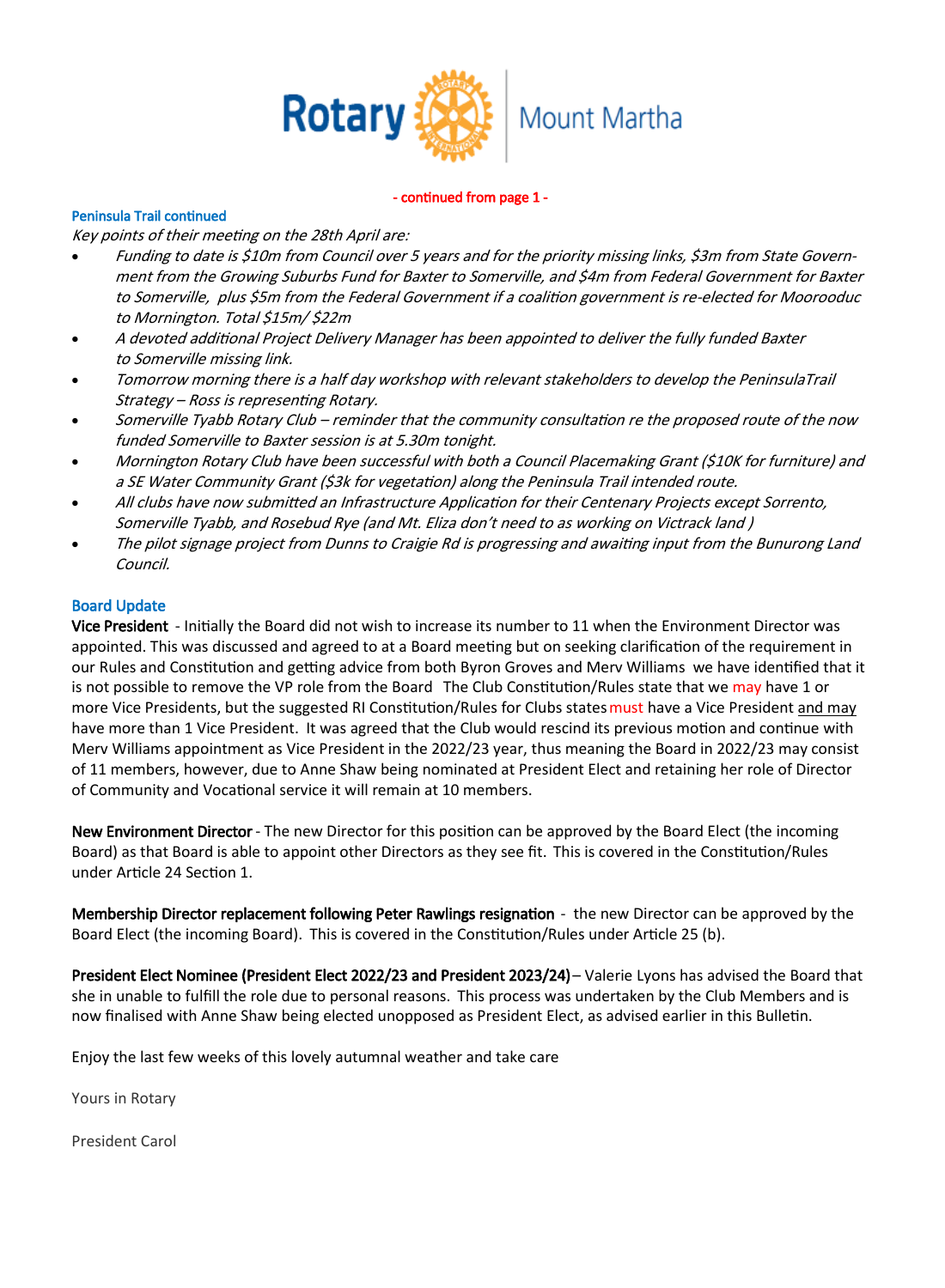

## MAY IS YOUTH SERVICE MONTH

| Mon 2 May                                                                                   | <b>Club Meeting -</b> at The Mornington Hotel $\omega$ 6.00 for 6.30pm and via Zoom |  |  |  |  |  |  |  |
|---------------------------------------------------------------------------------------------|-------------------------------------------------------------------------------------|--|--|--|--|--|--|--|
|                                                                                             | Speakers will be Anne Shaw (Community) and Rob Marks (Membership)                   |  |  |  |  |  |  |  |
| Annual Community Golf Day @ Mount Martha Golf Course - see Roster on page 5<br>Fri 6 May    |                                                                                     |  |  |  |  |  |  |  |
| Mon 9 May                                                                                   | <b>Club Meeting -</b> at The Mornington Hotel $\omega$ 6.00 for 6.30pm and via Zoom |  |  |  |  |  |  |  |
|                                                                                             | Guest Speaker is Jade Phelan-CEO of Bays Hospital                                   |  |  |  |  |  |  |  |
| Mon 16 May                                                                                  | <b>RCMM Committee meetings</b>                                                      |  |  |  |  |  |  |  |
| Fri 20th May                                                                                | <b>Bunnings BBQ - see Roster below</b>                                              |  |  |  |  |  |  |  |
| Mon 23 May                                                                                  | Club Meeting - at The Mornington Hotel $\omega$ 6.00 for 6.30pm and via Zoom - TBA  |  |  |  |  |  |  |  |
| Tue 24 May                                                                                  | Lift the Lid on Mental Health Golf Day - see Flyer on page 6                        |  |  |  |  |  |  |  |
| Club Meeting - at The Mornington Hotel $@$ 6.00 for 6.30pm and via Zoom - TBA<br>Mon 30 May |                                                                                     |  |  |  |  |  |  |  |
|                                                                                             | <b>JUNE IS ROTARY FELLOWSHIPS MONTH</b>                                             |  |  |  |  |  |  |  |
| Mon 6 June                                                                                  | Club Meeting - at The Mornington Hotel @ 6.00 for 6.30pm and via Zoom - TBA         |  |  |  |  |  |  |  |
| Mon 13 June                                                                                 | No meeting or Bulletin - Queen's Birthday Holiday                                   |  |  |  |  |  |  |  |
| Fri 17th June                                                                               | <b>Bunnings BBQ - see Roster below</b>                                              |  |  |  |  |  |  |  |
|                                                                                             |                                                                                     |  |  |  |  |  |  |  |

- Mon 20 June **RCMM Committee meetings**
- Mon 27 June **Changeover Dinner** all details to be confirmed

# SAUSAGE SIZZLE ROSTERS

# BUNNINGS BBQ'S

# 8 to 11am 11am to 2pm 2pm b 5pm

# Friday 20th May 2022 - this is the 1st of many Friday BBQ's in 2022

Rob Davies **Rob Davies Peter Rawlings Byron Groves** Gordon Morriss **Tom Barrett** Gordon Morriss **Barrie Sweeney** Bill Ewing Wayne Norris Tom Goulding Merv Williams **Ray Martin** Ray Martin **Roger Annear** 

# Friday 17th June 2022

Rob Davies **Byron Groves** Byron Groves **Bill Cummins** David Wheeler **Bernard Butler** Bernard Butler **Phyllis Scales** Bill Ewing Valerie Lyons Barrie Sweeney

# Friday 15th July 2022

Rob Davies **Rob Davies Peter Rawlings Bill Cummins** Merv Williams **Ray Martin** Ray Martin **Ray Martin** Byron Groves Wayne Norris Peter Warren Gordon Morriss Tom Goulding Tom Goulding Tom Goulding Tom Goulding Roger Annear Tom Barrie Sweeney

Peter Warren **Anne Shaw** Anne Shaw Jonathan Mayne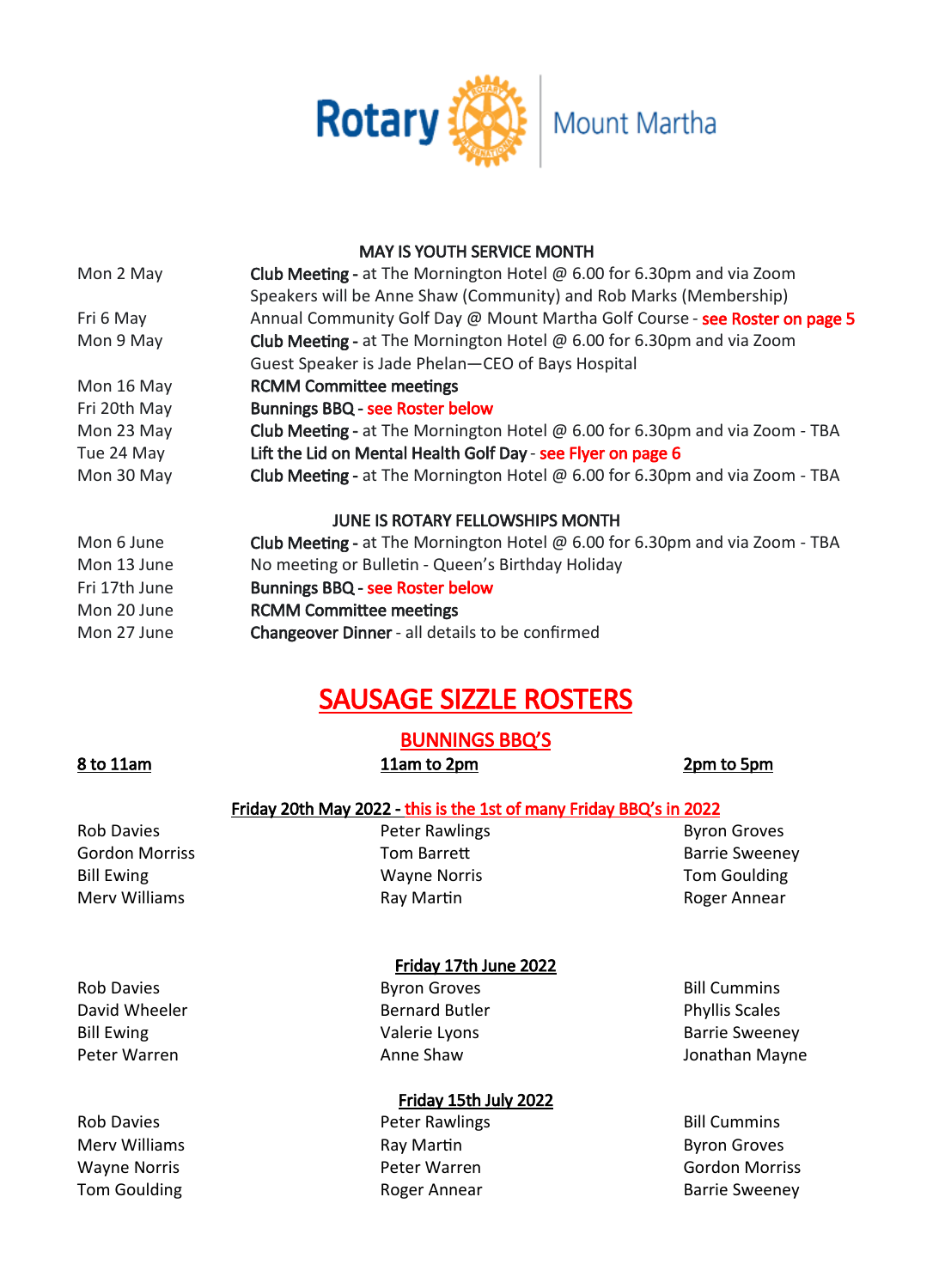

# 40th Annual Rotary Club of Mount Martha Charity Golf Challenge

We are excited to announce that the 40th Annual Rotary Club of Mount Martha Charity Golf Challenge will be held this year on Friday 6th May 2022 (this week) at Mount Martha Golf Course.

If you play, then join us. Not a golfer but still want to help us support our community? You can be a sponsor of our Golf Challenge on May 6th.

We would be delighted to receive cash or in kind support which can be used as prizes & raffles on the day.

Funds raised go towards local organisations such as the Mt Martha CFA, Mornington Volunteer Marine Rescue, local community & youth initiatives as well as Rotary humanitarian initiatives.

for full details see the Flyer below and the next page for details of the Roster for the Day

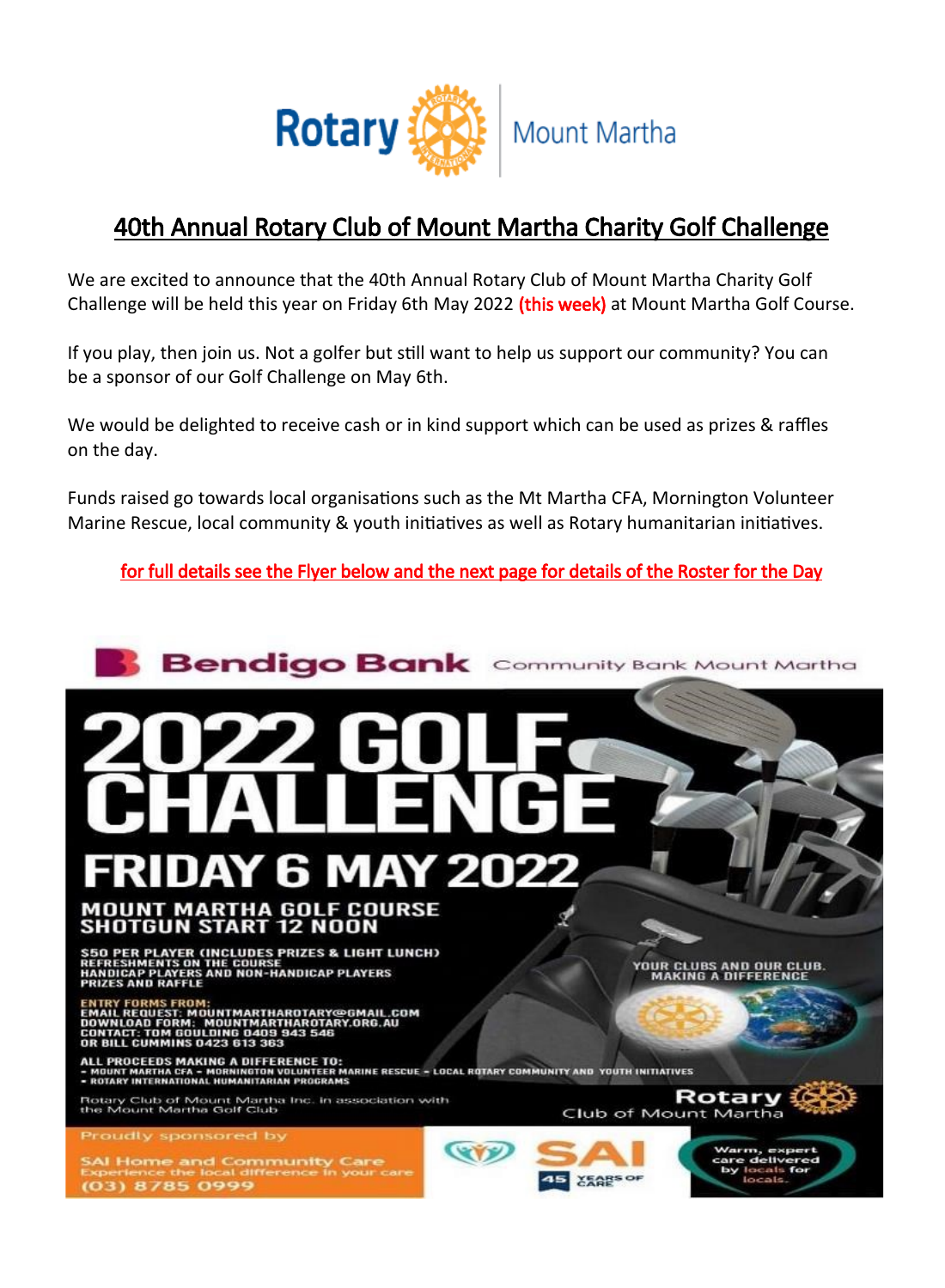

| RCMM COMMUNITY GOLF DAY - Friday 6th May 2022 ROSTER |            |                  |          |                        |                      |         |                     |                |                  |                  |
|------------------------------------------------------|------------|------------------|----------|------------------------|----------------------|---------|---------------------|----------------|------------------|------------------|
|                                                      |            |                  |          |                        |                      |         |                     |                |                  |                  |
|                                                      | Sebup      | Takedown         |          | <b>Mules (Buggies)</b> | <b>Clubhouse BBQ</b> |         | <b>Putting Comp</b> |                | Par <sub>3</sub> | Par <sub>3</sub> |
|                                                      | 10AM - 1PM | <b>SPM - 6PM</b> | 10AM-2PM | 2PM-6PM                | 10AM-2PM             | 2PM-6PM | 12AM-3PM            | <b>3PM-6PM</b> | 3rd Hole         | 13th Hole        |
| <b>ALLEN, Carol</b>                                  |            |                  |          |                        | x                    |         |                     |                |                  |                  |
| <b>ANNEAR, Roger</b>                                 |            | x                |          |                        |                      |         |                     |                |                  |                  |
| <b>BARRETT, Lara</b>                                 |            |                  |          |                        |                      | x       |                     |                |                  |                  |
| <b>BARRETT, Tom</b>                                  |            | x                |          |                        |                      |         |                     |                |                  | x 12-3           |
| <b>BRANTHWAITE, BII</b>                              | х          | x                |          |                        |                      |         |                     |                |                  |                  |
| <b>BUCHANAN, Greg</b>                                |            |                  |          |                        |                      |         |                     |                |                  |                  |
| <b>BUTLER, Bemard</b>                                |            |                  |          |                        |                      |         | x                   |                |                  |                  |
| <b>CLARK, Paul</b>                                   |            |                  |          | x                      |                      |         |                     |                |                  |                  |
| CRANE, David (PDG)                                   |            |                  |          |                        |                      |         |                     |                |                  |                  |
| <b>CUMMINS, BII</b>                                  | x          | x                |          |                        | x                    | x       |                     |                |                  |                  |
| DALY, Stephen                                        |            | x                |          |                        |                      |         |                     |                |                  |                  |
| DAVIES, Rob                                          |            |                  | x        |                        |                      |         |                     |                |                  |                  |
| EWING, BII                                           |            |                  |          |                        |                      |         |                     |                | x 12-3           |                  |
| <b>FERRARI, Linda</b>                                |            |                  |          |                        |                      |         |                     |                |                  |                  |
| <b>GOULDING, Tom</b>                                 | x          | x                |          |                        |                      |         |                     |                |                  |                  |
| GROVES, Byron                                        |            |                  |          | x                      |                      |         |                     |                |                  |                  |
| JENKINS, Wayne                                       |            |                  |          |                        |                      |         |                     |                |                  |                  |
| JOLLY, Tim                                           |            |                  |          |                        |                      |         |                     |                |                  |                  |
| LYONS, Valerie                                       |            |                  |          |                        | x                    |         |                     |                |                  |                  |
| MARKS, Rob (PDG)                                     |            |                  |          |                        |                      |         |                     |                |                  |                  |
| <b>MARTIN, Ray (PDG)</b>                             |            |                  |          |                        | x                    |         |                     |                |                  |                  |
| <b>MAYNE, Jonathan</b>                               |            |                  |          |                        |                      |         |                     | x              |                  |                  |
| <b>MCINTYRE, Mary</b>                                |            |                  |          |                        |                      |         |                     |                |                  |                  |
| MORRISS, Gordon                                      |            | x                |          |                        |                      |         |                     |                |                  | x 3-6            |
| <b>MORTON, Pat</b>                                   |            |                  |          |                        | x                    |         |                     |                | $x - 3 - 6$      |                  |
| NORRIS, Wayne                                        |            | x                |          |                        |                      |         |                     |                |                  |                  |
| <b>PUGH, Janet</b>                                   |            |                  |          |                        |                      |         |                     |                |                  |                  |
| <b>PUGH, Stephen</b>                                 | x          |                  |          |                        |                      |         |                     |                |                  |                  |
| <b>RANKEN, Bruce</b>                                 |            |                  |          |                        |                      |         |                     |                |                  |                  |
| RAWLINGS, Peter                                      | x          |                  | x        |                        |                      |         |                     |                |                  |                  |
| <b>ROBERTS, Nick</b>                                 | x          |                  | х        |                        |                      |         |                     |                |                  |                  |
| SCALES, Phylis                                       |            |                  |          |                        | x                    | x       |                     |                |                  |                  |
| SHAW Anne                                            |            |                  |          |                        |                      | χ       |                     |                |                  |                  |
| STOKES, Colin                                        |            |                  |          |                        |                      |         |                     |                |                  |                  |
| <b>SWEENEY, Barrie</b>                               |            |                  |          |                        | x                    | x       |                     |                |                  |                  |
| WATERHOUSE, John                                     |            |                  |          |                        |                      |         |                     |                |                  |                  |
| <b>WARREN, Peter</b>                                 | x          |                  |          | x                      |                      |         |                     |                |                  |                  |
| <b>WHEELER, David</b>                                | x          | x                |          |                        |                      |         |                     |                |                  |                  |
| WILLIAMS, Chris                                      |            |                  |          |                        |                      |         |                     |                |                  |                  |
| WILLIAMS, Merv (PDG)                                 | x          | x                |          |                        |                      |         |                     |                |                  |                  |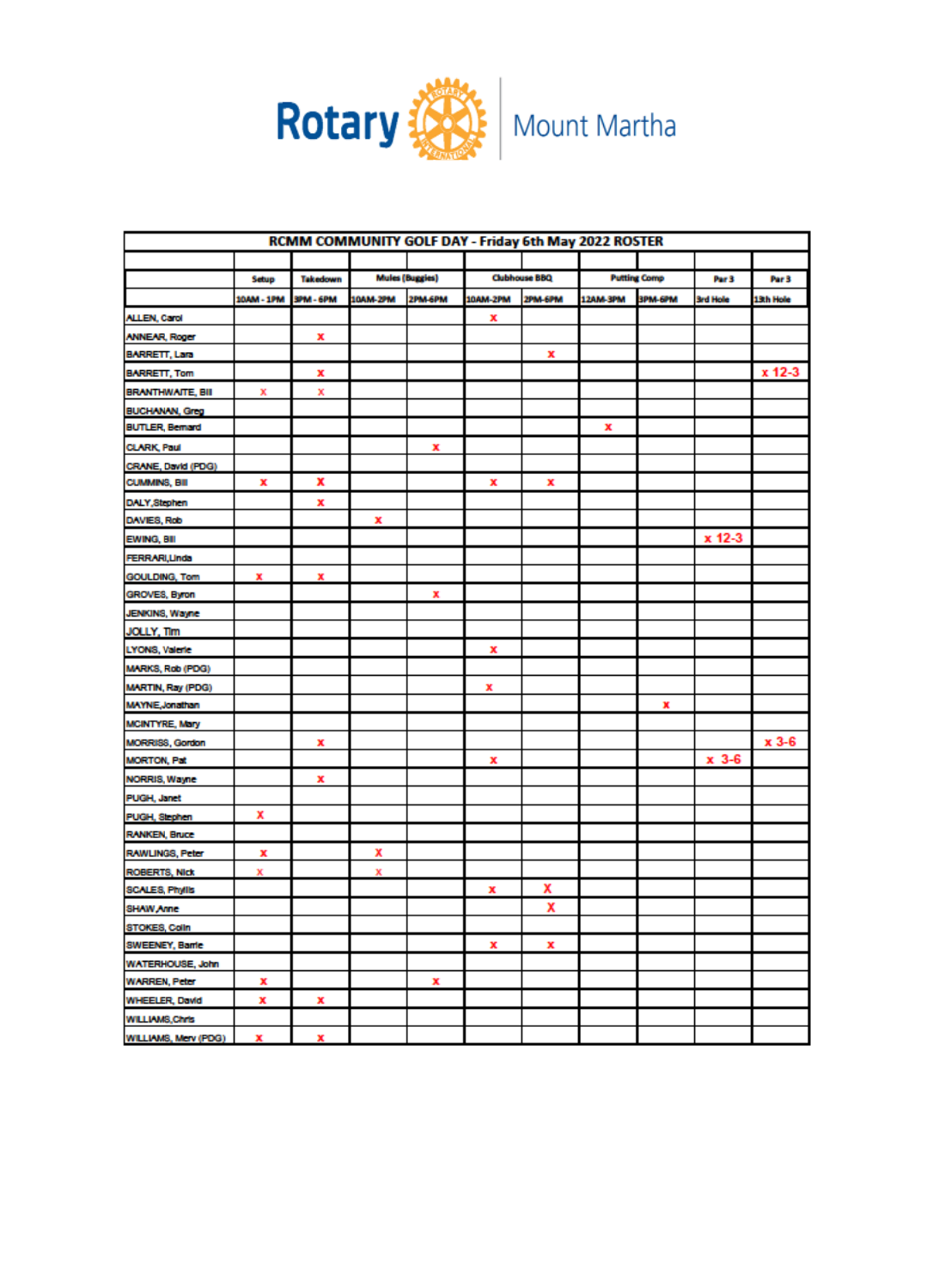

# WREATH LAID AT MORNINGTON ANZAC DAY REMEMBRANCE

David Wheeler laid a wreath at the Anzac Day remembrance last Monday on behalf of RCMM. The wreaths were laid in groups and I was called along side Mornington Rotary Club, there was a large crowd in attendance with around 65 wreaths being presented, we were about the fourth group called forward.

The photos of the wreath is below.





# OUR COMMUNITY & CLUB SUPPORTERS, TO WHOM WE ARE VERY GRATEFUL









**Bendigo Bank** 

Choices **Flooring** by Smiths eet & Tyabb Road, Mornington 5975 2600

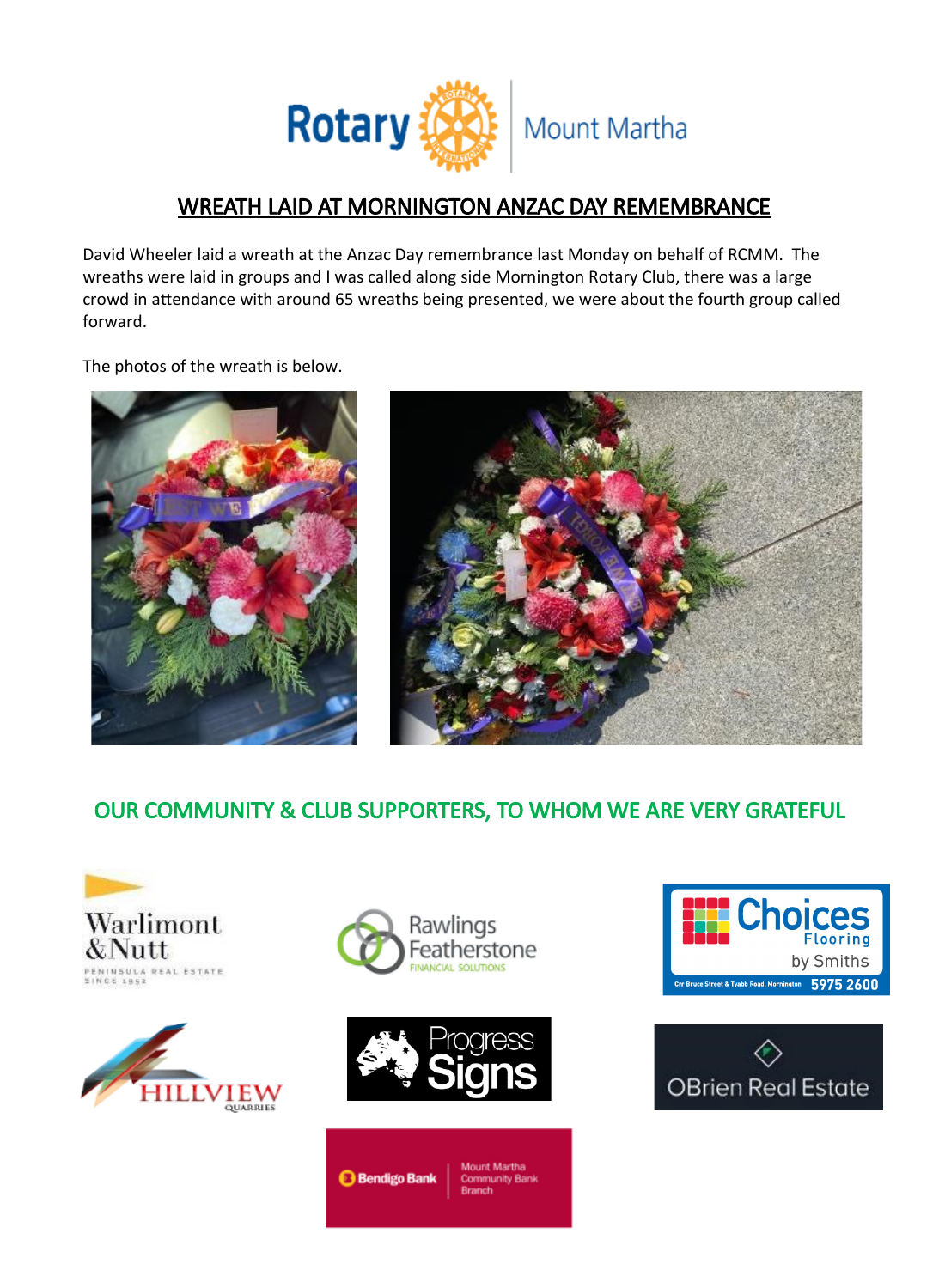

# COMMUNITY BOWLS CHALLENGE 2022

This is a copy of the Email received following the completion of the Community Bowls Challenge 2022 held at the Mount Martha Bowls and Petanque Club. The results were:

# Division 1

Winners - Tangerine Court Runners Up - Tryhards 3rd place - Cain's Cohorts 4th place - Bonaccorde

## Division 2

Winners - Boulistix Runners Up - Rotary Ratbags (RCMM team) 3rd place - The Walnutts 4th place - Footsies

Thankyou so much for taking part in a fun event. It was good to resurrect the competition after a break last year. We're hoping that next year will be bigger and better and in fact we hope to double the number of teams to 16 with your help.

We hope that your team members enjoyed the competition and we'd like you to give us some feedback on what you liked and what we could do better.

We'd also like you to help us to recruit some new teams. We're looking for anyone that is a new or inexperienced bowler. It doesn't matter if they are representing a business, a sporting team, a community organisation or if they are just three friends or neighbours.

The cost to become a social member with our club is \$40 but everyone who was there on the final night was offered complimentary social membership. We'd like to extend this offer to anyone in your organisation. If one of your colleagues would like to take advantage of this offer then please ask them to fill out the attached membership form and return it to our Membership Director, Hank Dankers [hankd@bigpond.com](mailto:hankd@bigpond.com) No need to fill out all the details just name, phone number and email address will suffice. Social membership allows the holder to attend any social event that the club is running and of course obtain drinks at member's prices.

Thanks again for entering a team and supporting our club. We hope that you and your team members enjoyed the experience.

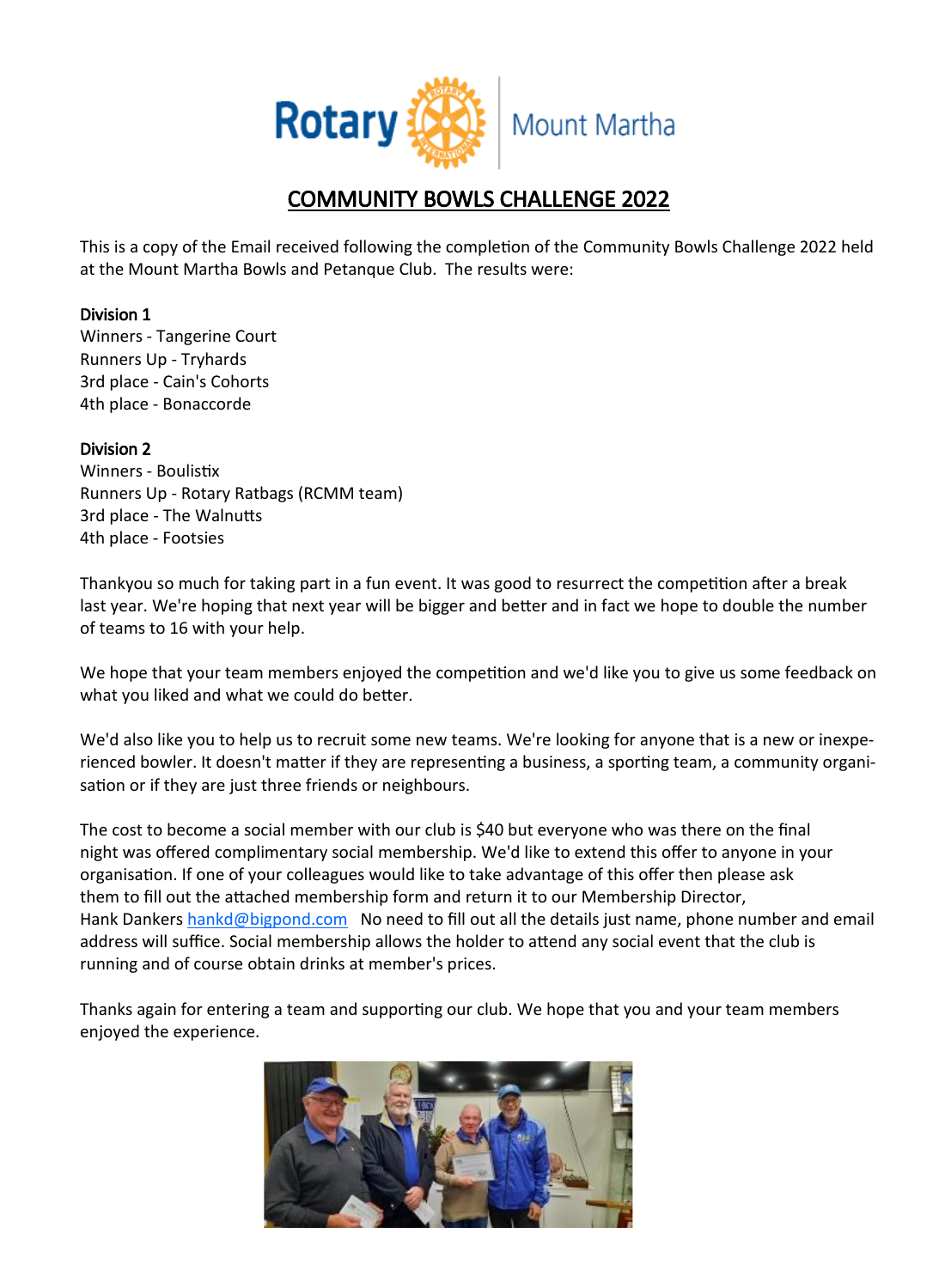

# **Boat Trip in Western Port Bay to view Mangrove Plantation**

Posted by Captain Dick Cox OAM

If you were at the recent District Conference in Traralgon, you would have heard about the importance of planting mangroves from the inspirational Vic Grosjean - mangroves prevent coastal erosion and protect marine ecosystems.

A Rotary boat trip has been organised to view projects by a Rotary working group and the Western Port Seagrass Partnership along the Western Port Lang Lang coastline.

When: Saturday, 14th May 2022, 8:45am to 2pm Where: Tooradin Jetty (Foreshore Road) Cost: \$30 per person To register contact Dick Cox rjwcox@bigpond.net.au Catering and tea & coffee will be provided

There used to be a thick mattress of seagrass on the eastern banks of Western Port Bay which calmed the waves reducing coastal erosion. But the seagrass in this area had all but disappeared by 1970, caused by an increase in sedimentation and urban/farming run off.

Koo Wee Rup and Lang Lang wetlands were drained to produce highly fertile farmland, farmers used excessive fertilizer, and livestock accessed stream banks - all causing sedimentation smothering and cutting off required sunlight for the seagrass.

There are now better farming practices and Melbourne Water do great work operating sedimentation traps, however, work is still needed to re-establish a protective line of mangroves along the coast.

A Rotary working group has been established (with members from Berwick, Mornington, Casey, Rosebud-Rye, Warragul, and Somerville-Tyabb Clubs) to plant mangroves in support of Rotary's seventh Area of Focus!

To be involved contact Dick Cox rjwcox@bigpond.net.au

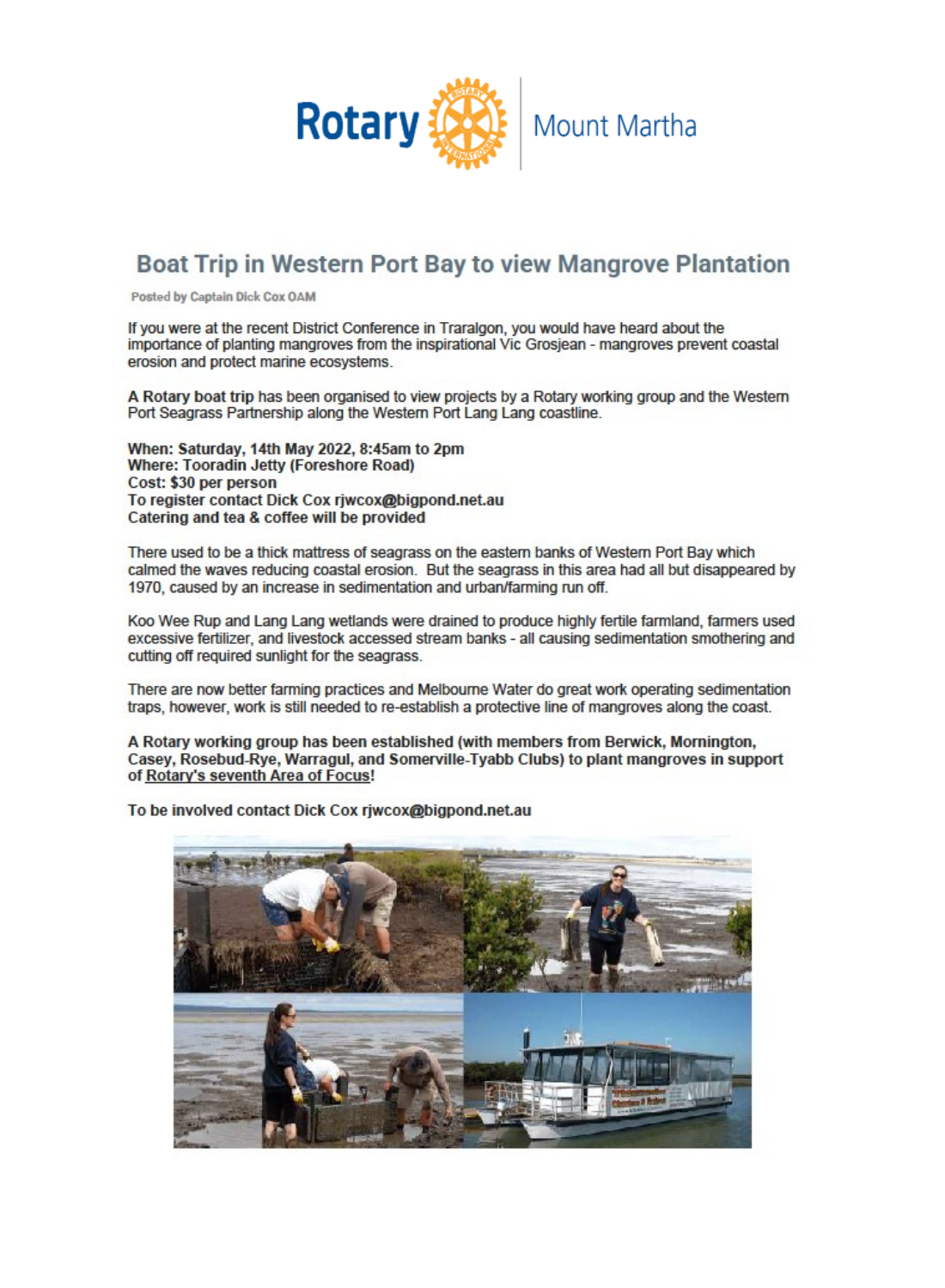

# The Briars:- Matters of Interest and future opportunities:

- . An extension of the Sanctuary is to take place. (We were involved with the construction of the new electrified fencing approximately 8 years ago.) This will involve approx 2.5 km of new fence consisting of steel strainer posts, steel droppers driven into the ground between posts with wires strung between the posts on which wire netting will be attached. The fence will be electrified the same as the existing one.
- . Rabbits have now been eliminated from the sanctuary.
- With the Rabbits gone introduction of some of the species of native animals which originally inhabited the Mt Martha area will soon begin.
- . The Homestead renovations to replace the damage by white ants are almost complete thus enabling the reopening of the homestead.
- Extensive gardens for growing vegetables have been established by "food for Change" a charitable organization that grow and supply food to the needy.
- A pipeline is to be constructed from the nearby South East Water treatment plant to supply treated. A- grade water to the Briars.
- An extensive tree planting exercise will begin in early winter.

#### **Club opportunities to consider-**

#### **Fencing**

- The fencing will most likely be undertaken late autumn, early winter. (A time when club members may be thinking of warmer climates) Work will be mid week, one or two mornings.
- The new fencing is 2.5 km long and 2 metres high.
- . Most activities associated with the construction are considered too physically demanding, such as post driving and handling large rolls of wire, etc, etc
- . Two activities which may be suitable for a few members and of considerable assistance are, stringing and attaching strainer wires between posts, and clipping of netting to the strainer wires using Jambro ring fastening tools, however from discussions the community group the overall fencing project is considered too difficult for member involvement.

#### **Tree planting**

There are approximately three thousand trees to be planted. This will commence early winter. This is to be a community type project which will include local schools.

We have been involved at the Briars with schools in the past, and I believe this is a worthwhile and suitable project for the club to be involved with.

#### **Homestead Gardens**

With the completion of the Homestead, the surrounding gardens are in need of maintenance to be presentable when people begin visiting again. There will probably be volunteers available who prior to Covid worked in the gardens on a regular interval, but initially will need considerable support on a short term basis. (Similar to what we have done at schools in the past) This activity has actually commenced.

Assistance on any of these activities would be appreciated by Briars personnel, and it would re-establish our connection, and hopefully ongoing involvement with this fantastic facility in Mt Martha.

The RCMM Board are happy for me to gauge member interest, so please contact me for further details if you are interested in being involved with any of the activities.

Colin Stokes on Email - chstokes@optusnet.com.au